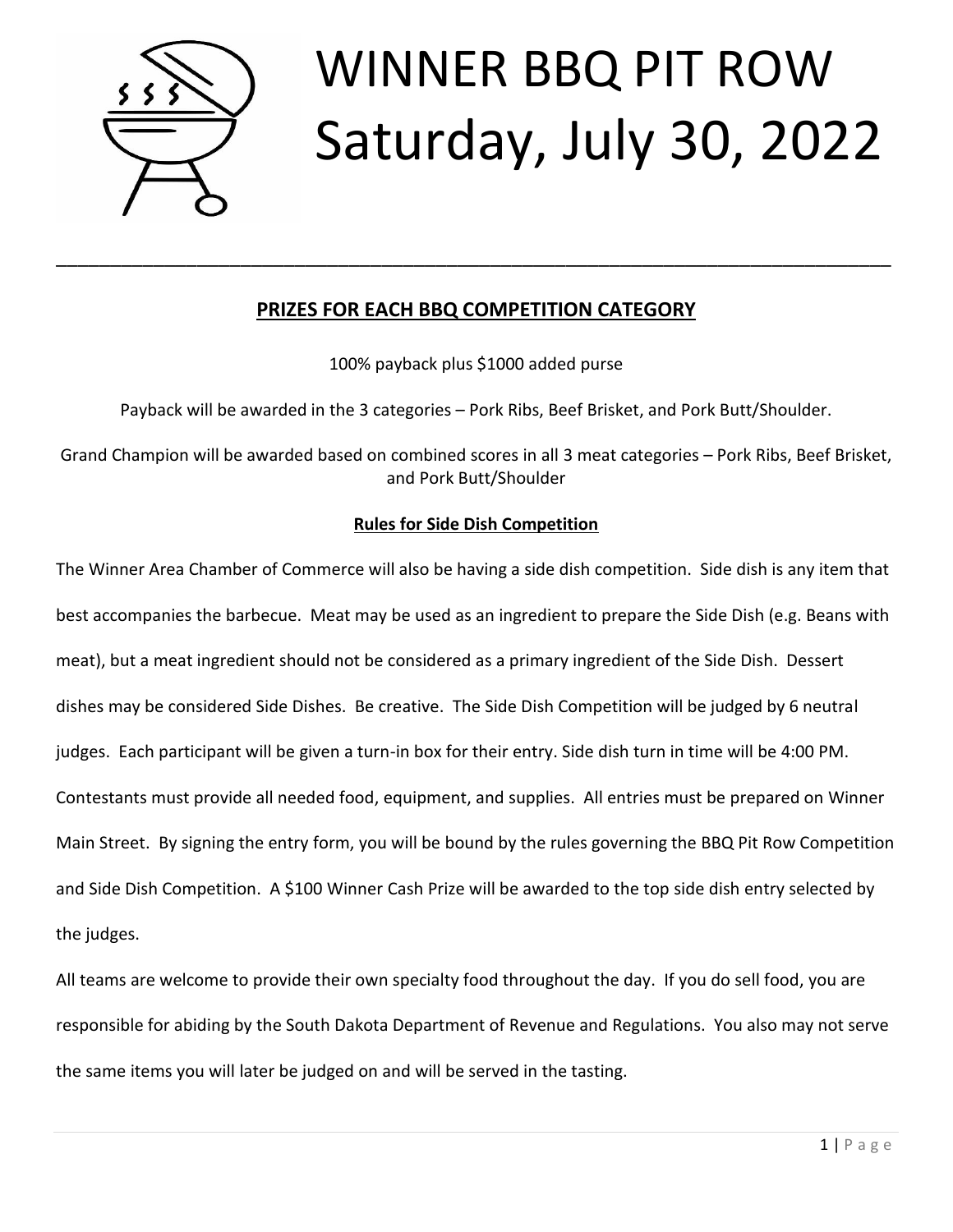## **RULES FOR BBQ PIT MASTER COMPETITION**

- 1) The Winner Area Chamber of Commerce will supply up to 12 racks of pork ribs, two 5-10lb pork butt or shoulder, and two 8-10lb beef brisket to each participating team between 4pm - 6pm Friday, July 29 or between 6 am and 10 am on Saturday, July 30. There is no limit to how many people constitute a team, with a minimum of one person. All meat must be cooked on Winner Main Street and cooking shall commence no earlier than 4:30am on Saturday, July 30. Teams are not allowed to start cooking until they are set up on main street.
- 2) Prior to cooking, meat must be maintained at 40 degrees or less.
- 3) Entries will be submitted in a container provided by Winner Area Chamber of Commerce. The number must be on top of the container at turn-in. The container shall not be marked in any way to make the container unique or identifiable. Aluminum foil, toothpicks, skewers, foreign material, and/or stuffing are prohibited in the container.
- 4) Meat shall not be sculptured, branded, or presented in a way to make it identifiable. Rosettes of meat slices are not allowed.
- 5) Each contestant must submit at least 6 portions of meat in the provided container. Brisket and pork may be submitted chopped, pulled, sliced, or diced as the cook sees fit, just so there is enough for 6 judges. Ribs shall be turned in bone-in. If there is not enough meat for each judge to sample, the shorted judge(s) will score a one (1) on taste and tenderness.
- 6) Judging for ribs shall be held at 4:30pm. Judging for pork shall be at 5:00pm. Judging for brisket shall be at 5:30pm.
- 7) A cooks' meeting shall be held at 9:00am on Saturday, July 30 in front of the Chamber Office.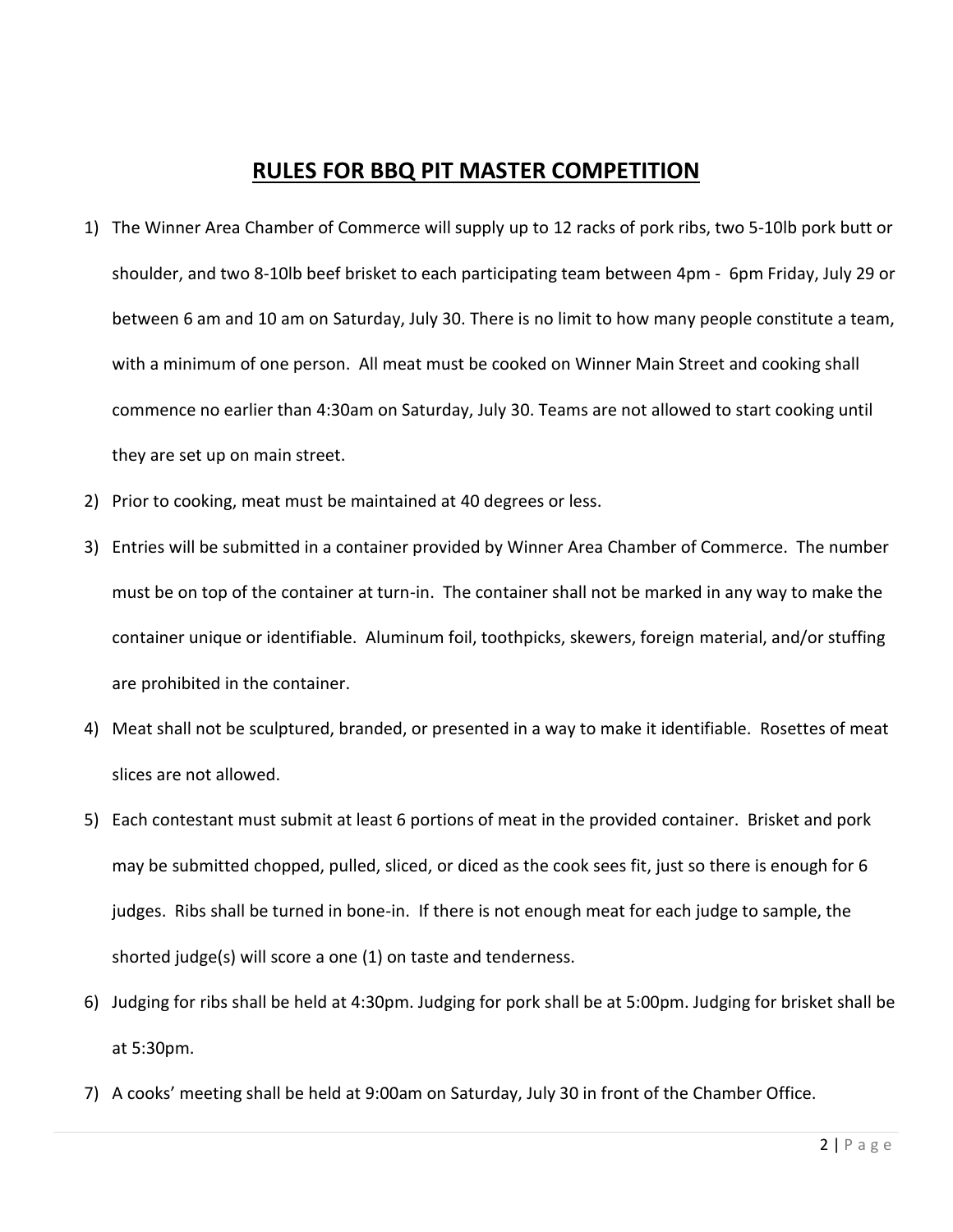- 8) Contestants must provide all needed equipment and supplies.
- 9) Garnish is optional. If used, it is limited to chopped, sliced, shredded or whole leaves of fresh green lettuce, curly parsley, flat leaf parsley, kale and/or cilantro. Endive, red tipped lettuce, lettuce cores and other vegetation are prohibited.
- 10) Sauce is optional. If used, it shall be applied directly to the meat and not be pooled or puddled in the container. No side sauce containers will be permitted in the turn-in container.
- 11) Contestants will be allowed to use electric, gas, charcoal or other cooking devices normally used for a cook-off. No open pits or holes permitted. Fires shall not be built on the ground. Air Fryers or Deep Fat Fryers are not permitted to be used.
- 12) It is the responsibility of the contestants to see that the team's assigned cooking space is kept clean and policed following the contest. Grease containers must be used and maintained throughout the cook-off. Spilling of any grease or ash may result in disqualification. Any cooking space left in a disarray or with loose trash may disqualify a team from future cook-offs.
- 13) Contestants must have fire suppression at the ready.
- 14) Contestants must have hand sanitizer and/or water and bleach. It is preferred that team members preparing and handling the meat wear gloves; however, it is not mandatory.
- 15) NO GLASS BEVERAGE BOTTLES ARE ALLOWED. Contestants found to be in possession of glass bottles may be disqualified.
- 16) By signing the entry form, you will be bound by the rules governing the BBQ Pit Row competition.
- 17) There will be no refund of entry fees for any reason, except at the election of the Winner Area Chamber of Commerce.
- 18) We will hold a Calcutta at 1:30pm Saturday. We will auction off each team, and we will pay 1st, 2<sup>nd</sup>, and 3<sup>rd</sup> in each category (ribs, pork butt, brisket).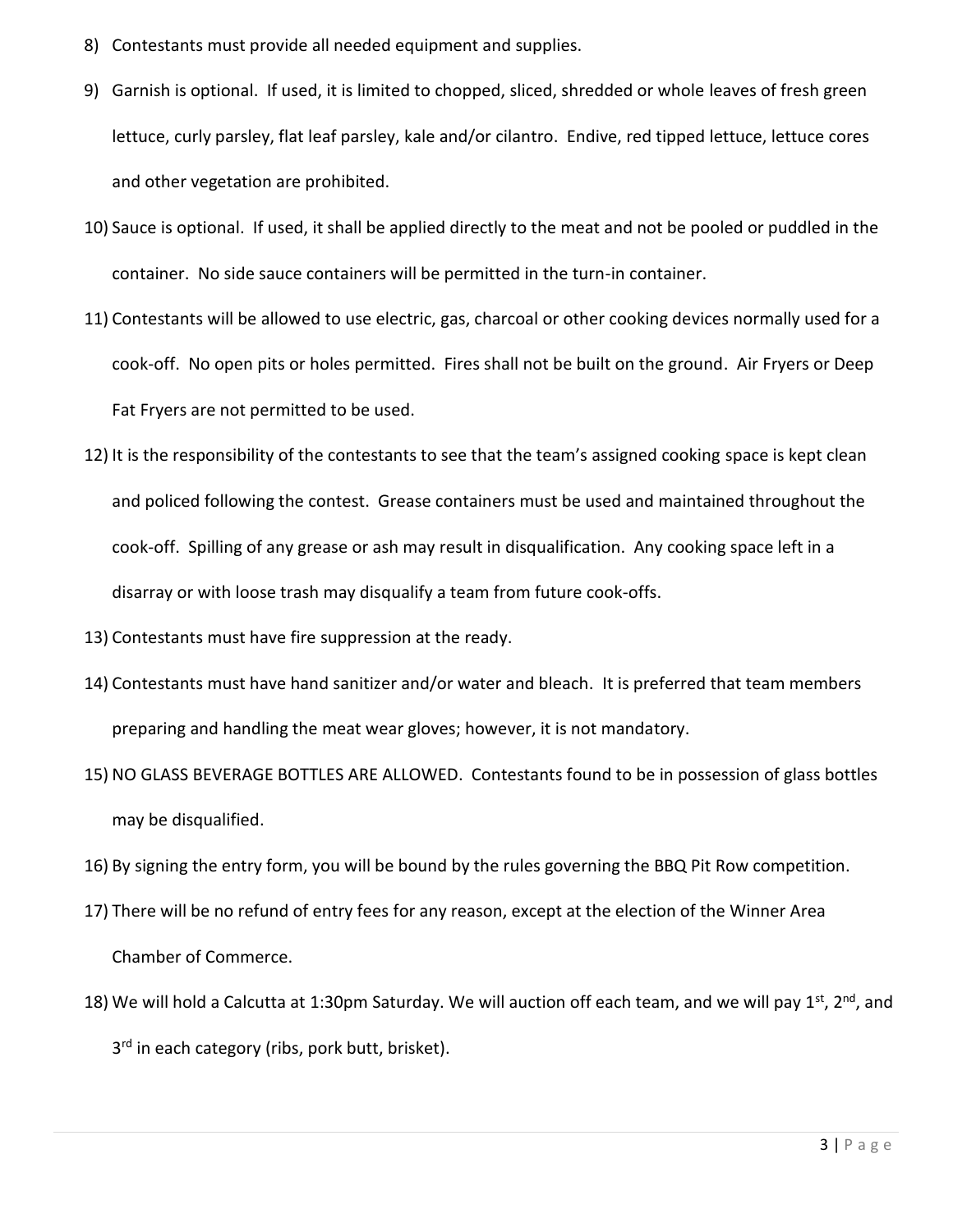#### **Cause for disqualification from any and all competition:**

If you start cooking your meat prior to setup on main street you will be disqualified.

Excessive use of alcoholic beverages or public intoxication with a disturbance.

Use of illegal controlled substances.

Foul, abusive, or unacceptable language or any language causing a disturbance.

Fighting and/or disorderly conduct.

## **JUDGING PROCEDURES FOR BBQ PIT ROW MASTER COMPETITION**

- 1) Judging for ribs shall be at 4:30pm. Judging for pork shall be at 5:00pm. Judging for brisket shall be at 5:30pm.
- 2) The container will be re-numbered by the contest organizer before being presented to the judges.
- 3) Judging will be done by a team of 6 persons at each judging table, who are at least 18 years of age. Only Judges, Contest Reps and necessary support staff are allowed in the judging process. No other activities are permitted in the judging area during the judging process.
- 4) Each judge will first score all the samples for appearance of the meat. The turn-in containers will then be passed around the table and each judge will place a sample from each of the containers in the appropriate box on the judging plate. The judge will then score each entry for taste and tenderness, before moving on to the next entry.
- 5) The scoring system is from 9 to 2, all whole numbers between two and nine may be used to score an entry. 9 excellent, 8 very good, 7 good, 6 fair, 5 poor, 2 inedible, 1 disqualified.
- 6) All judges not receiving a sample will give a one (1) in Taste and Tenderness.
- 7) The weighting factors for the point system are: Appearance .56, Taste 2.2972, Tenderness 1.1428.
- 8) The low score will be thrown out. Results will be tallied. If there is a tie in one of the categories, it will be broken by the computer, as follows: The score will be compared (counting all five judges) for the